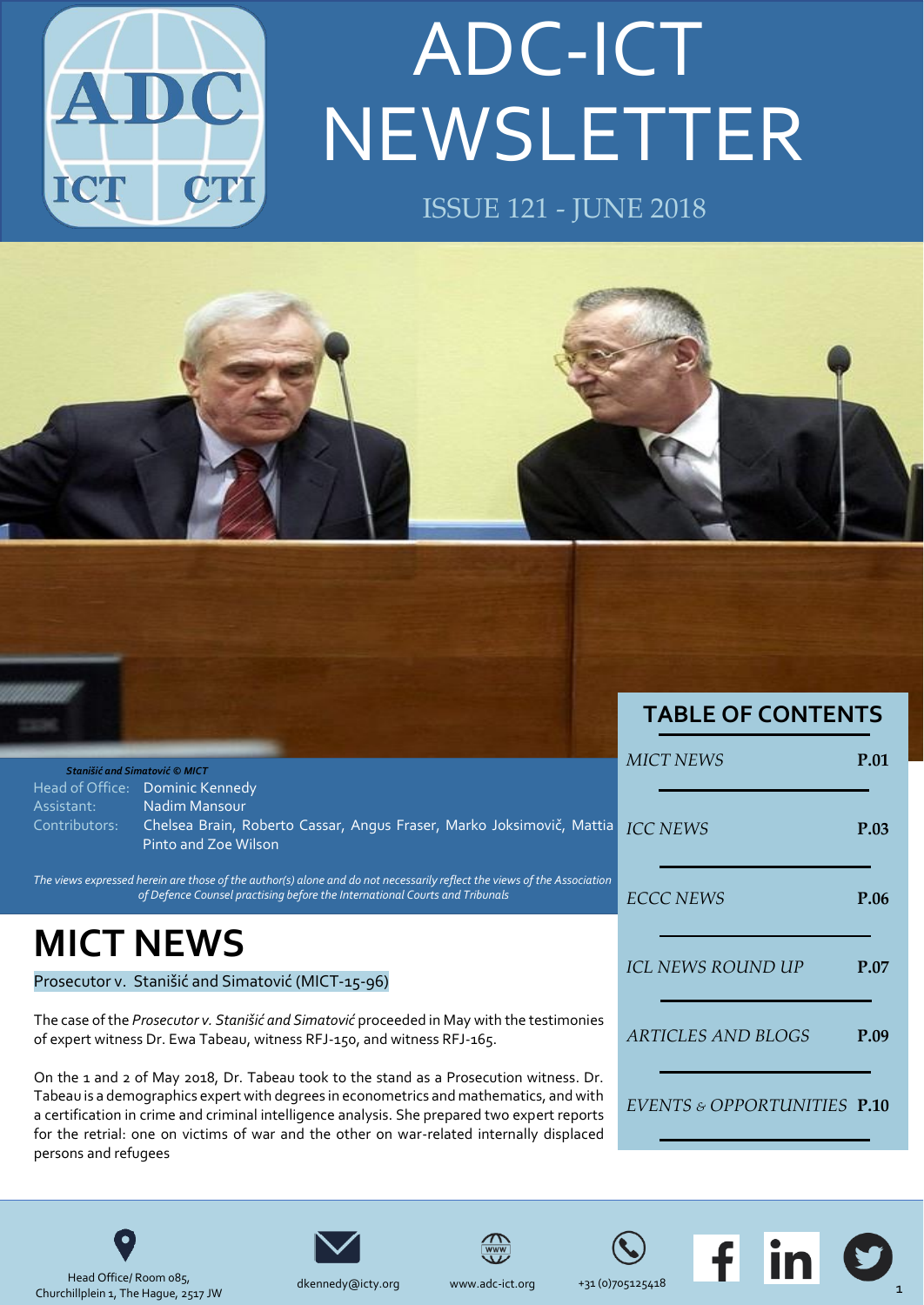Dr. Tabeau stated that, during the war, from the five Bosnia and Herzegovina municipalities covered in the Indictment, i.e. Zvornik, Doboj, Bosanski Šamac, Sanski Most, and Bijeljina, the most numerous among the killed and the refugees were none other than Muslims.

Dr. Tabeau specified that, for these Indictment municipalities, there were a minimum 7,136 confirmed victims. Notwithstanding this, Dr. Tabeau deemed this number to be too low, and, on that basis as well as on the basis that some of the sources utilized in arriving to this number were either incomplete or excluded, she estimated that the overall number of victims was approximately 10,100.

Dr. Tabeau explained that, out of the Indictment municipalities, Zvornik had the highest total of victims: 4,153. Of this total, 3,394 were Muslims, 327 were Serbs, one was a Croat, and 387 were of unknown ethnicity. Dr. Tabeau further stated that, from April 1992 to December 1995, in the five Indictment municipalities,  $5,366$  Muslims – or approximately 75% of all the victims – were killed.

Dr. Tabeau also stated that there were 1,644 members of the military exhumed from mass graves, even though, in her report, she arrived at the conclusion that a military member exhumed from a mass grave was more likely to have been killed in non-combat circumstances.

In relation to displaced persons and refugees, Dr. Tabeau determined that in 1997 and with the exception of Sanski Most, in the Indictment municipalities the Serb population saw an increase in number of 62.1%, while the Muslim and Croat populations saw a decrease in number of 54.5% and 66% respectively.

From 22 to the 24 May, Prosecution witness RFJ-150 testified. The witness stated that he had joined a Unit of the State Security Service in June 1995 at the age of 18 and explained that hierarchically Jovica Stanišić was more senior than Franko Simatović.

The witness alleged that he remembered Simatović giving a speech in which he asked for volunteers to go on diverse missions in Serbia. In this respect, the witness further held that the unit was at that time provided with whatever it needed in order to be as efficient as possible.

The witness said that Zvezdan Jovanović was his instructor and the supervisor of the training of the men, and that he (Jovanović) was someone who was ready at all times so much so that he often visited the camp where he would then check the various reports. Notwithstanding the fact that he had an instructor, the witness however later alleged that the unit did not get any training in how to handle and treat their prisoners.



Between the 29 and 31 May 2018, Prosecution witness RFJ-165 testified before the Chamber. The witness was a Serb from Doboj, Bosnia and Herzegovina, who claimed to be a former member of the Anti-Terrorist Action Unit of the Serbian State Security Service (SDB).

RFJ-165 described being trained at a Red Berets camp on Mount Ozren, in Bosnia, in April 1992. He contended that policemen from Doboj informed him that his unit's commander, Radojica Božović, and instructors at the camp were members of the Serbian SDB. The witness also alleged that his unit expelled, killed, and tortured Bosniaks in and around Doboj in May 1992, and claimed that he was ordered to do so by Radojica Božović.

The Prosecution sought to connect Božović with the Serbian SDB and admitted as evidence a video recording that showed Božović being introduced to Serbian leader Slobodan Milošević as a colonel within the Special Operations Unit of the Serbian SDB. The Defence however contested the fact that Božović was purportedly an officer of the Serbian SDB at that time, and instead demonstrated that he became a member of the Anti-Terrorist Action Unit only in November 1993, after the alleged crimes.

Further, the Defence submitted that the Serbian SDB had no connection with Doboj when the crimes were committed, in terms of sending manpower or equipment. Further, the Defence submitted that it was the Bosnian Serb interior minister Mićo Stanišić, not Jovica Stanišić, who gave the authorisation to establish a camp on Mount Ozren. Ultimately, despite insisting that he had been told that Božović and instructors at Mount Ozren were members of the Serbian SDB, the witness conceded that he did not have any material evidence to support his allegation.

The prosecution case is ongoing and is expected to last at least a few more months.











Head Office/ Room 085, Churchillplein 1, The Hague, 2517 JW

[dkennedy@icty.org](mailto:dkennedy@icty.org) [www.adc-](mailto:dkennedy@icty.org)ict.org +31 (0)705125418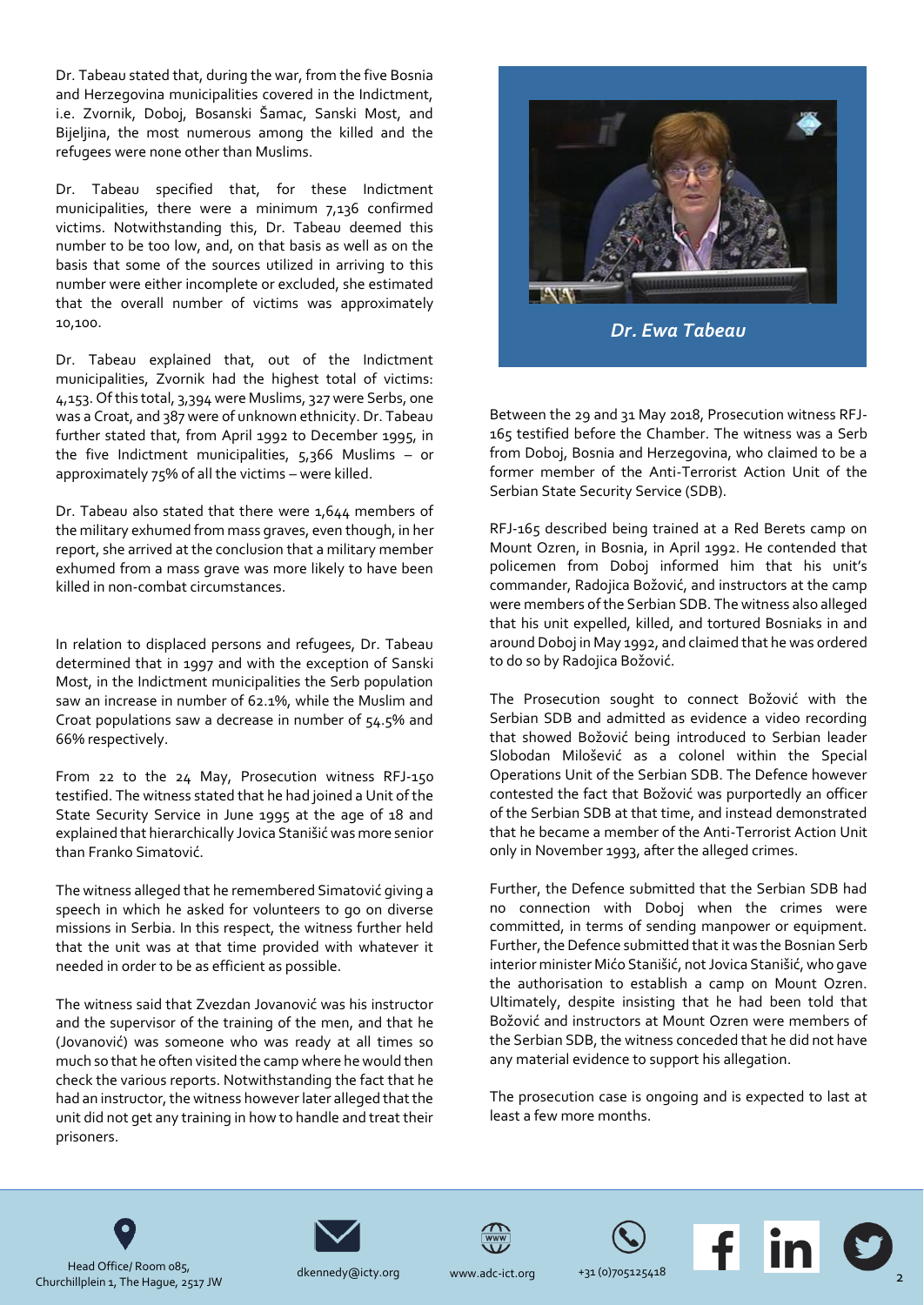

## <span id="page-2-0"></span>**The ICC Appeals Chamber invites** *amici curiae* **on Jordan appeal in the Al-Bashir immunities case**

#### by Mattia Pinto

*Legal Intern, Office of Public Counsel for the Defence* The views expressed herein are those of the author alone and do not reflect the views of the ICC

On 11 December 2017, the Pre-Trial Chamber found that Jordan, a State Party of the Rome Statute, failed to comply with its obligations by not executing the ICC's request for the arrest of the Sudanese President Omar Al-Bashir and his surrender to The Hague while he was on Jordanian territory on March 2017 [\(ICC-02/05-01/09-309,](https://www.icc-cpi.int/Pages/record.aspx?docNo=ICC-02/05-01/09-309) p. 21). Jordan appealed this decision on 12 March 2018 [\(ICC-02/05-01/09-](https://www.icc-cpi.int/Pages/record.aspx?docNo=ICC-02/05-01/09-326) [326\)](https://www.icc-cpi.int/Pages/record.aspx?docNo=ICC-02/05-01/09-326).

On 29 March 2018, the Appeals Chamber of the International Criminal Court (ICC) invited international organisations to submit observations on the legal issues raised by Jordan in its appeal against Pre-Trial Chamber II's decision of 11 December 2017 in the *Al-Bashir* case. Similarly, the Appeals Chamber encouraged States Parties and Professors of International Law to request leave to submit observations on the legal questions presented in the appeal. The Appeal Chamber considered it desirable to invite such submissions because the legal matters raised by Jordan's appeal had "implications beyond the present case" [\(ICC-02/05-01/09-330\)](https://www.icc-cpi.int/Pages/record.aspx?docNo=ICC-02/05-01/09-330).

In accordance with the Order of 29 March 2018, the Court received 17 requests for leave to submit observations from the competent authorities of Mexico, 27 persons, and one organisation (some had filed jointly). On 21 May 2018, the Appeals Chamber, "[n]oting the number of responses received and having reviewed the antecedents of the responding scholars", invited Mexico and 16 Professors of International Law to present their observations, as *amici curiae*, by 18 June 2018. Further, the Appeals Chamber scheduled a hearing in order to address the issues at stake on 10, 11, and 12 September 2018 [\(ICC-02/05-01/09-351\)](https://www.icc-cpi.int/Pages/record.aspx?docNo=ICC-02/05-01/09-351). On 25 May 2018, the Appeals Chamber additionally invited the competent authorities of Sudan and President Al-Bashir to present their submissions on the matter [\(ICC-02/05-01/09-](https://www.icc-cpi.int/Pages/record.aspx?docNo=ICC-02/05-01/09-352) [352\)](https://www.icc-cpi.int/Pages/record.aspx?docNo=ICC-02/05-01/09-352).

This brief comment analyses the academics' initial considerations as expressed in their requests for leave to

submit observations. It will be limited to two major issues at the centre of Jordan's appeal in the *Al-Bashir* case, as indicated in the headings below.

#### **Overview of the** *Al-Bashir* **case**

The ICC exercises its jurisdiction over the Situation in Darfur (since 1 July 2002) thanks to the referral of the UN Security Council with Resolution 1593 of 31 March 2005, enacted under Chapter VII of the UN Charter [\(Resolution 1593](https://www.icc-cpi.int/NR/rdonlyres/85FEBD1A-29F8-4EC4-9566-48EDF55CC587/283244/N0529273.pdf)  [\(2005\)\)](https://www.icc-cpi.int/NR/rdonlyres/85FEBD1A-29F8-4EC4-9566-48EDF55CC587/283244/N0529273.pdf). The Security Council acted in accordance with Article 13(b) of the Rome Statute, which is one of the three procedural means by which the ICC can be authorised to exercise its jurisdiction with respect to the crime of genocide, crimes against humanity, war crimes, and the crime of aggression (when the Situation in Darfur was referred to the ICC, the Court did not have yet jurisdiction over the crime of aggression). Following the referral, on 6 June 2005, the Prosecutor decided to open an investigation and, on 14 July 2008, to request the issuance of an arrest warrant for President Al-Bashir. The Pre-Trial Chamber issued an arrest warrants on 4 March 2009, for charges of war crimes and crimes against humanity [\(ICC-02/05-01/09-](https://www.icc-cpi.int/Pages/record.aspx?docNo=ICC-02/05-01/09-1) [1\)](https://www.icc-cpi.int/Pages/record.aspx?docNo=ICC-02/05-01/09-1) and another 12 July 2010, in respect of the charge of genocid[e ICC-02/05-01/09-95\)](https://www.icc-cpi.int/pages/record.aspx?uri=907140).

Nevertheless, the suspect remains at large. ICC Judges have also made a number of decisions regarding the noncompliance of certain States Parties of the Rome Statute with requests to arrest and surrender him. Relevant to this discussion, on 29 March 2017, President Al-Bashir travelled to Jordan to attend the League of Arab States' Summit. He was neither arrested nor surrendered by the Jordanian authorities.

Therefore, on 11 December 2017, Pre-Trial Chamber II found that Jordan failed to comply with the provisions of

Head Office/ Room 085, Churchillplein 1, The Hague, 2517 JW [dkennedy@icty.org](mailto:dkennedy@icty.org) [www.adc-](mailto:dkennedy@icty.org)ict.org +31 (0)705125418



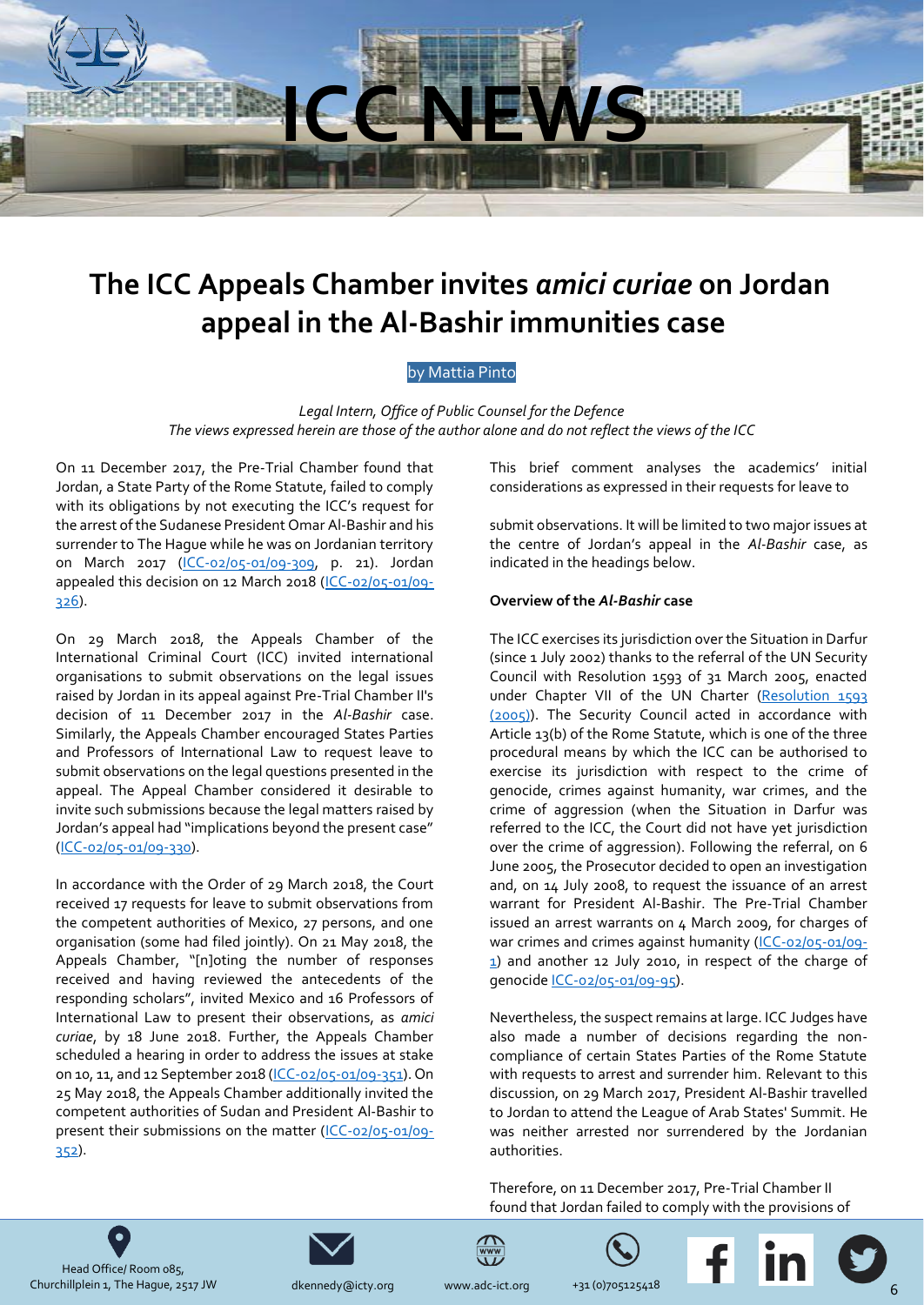

#### *Al Bashir © ICC*

the Rome Statute [\(ICC-02/05-01/09-309\)](https://www.icc-cpi.int/Pages/record.aspx?docNo=ICC-02/05-01/09-309) but granted Jordan leave to appeal the decision [\(ICC-02/05-01/09-319\)](https://www.icc-cpi.int/Pages/record.aspx?docNo=ICC-02/05-01/09-319). In the appeal, Jordan argued that President Al-Bashir enjoyed immunities *ratione personae* from arrest and surrender as the head of another state [\(ICC-02/05-01/09-](https://www.icc-cpi.int/Pages/record.aspx?docNo=ICC-02/05-01/09-326) [326\)](https://www.icc-cpi.int/Pages/record.aspx?docNo=ICC-02/05-01/09-326).

**First Issue:** *did the Chamber err in its findings regarding the effects of the Rome Statute upon the immunities of President Al-Bashir?*

**1. Immunity rules under customary international law**

Professor O'Keefe argues that such provision "applies solely to proceedings against that person before the Court itself" and, accordingly, "[i]t neither applies to nor has any implications for the arrest and surrender of a person to the Court by a state party" ([ICC-02/05-01/09-334,](https://www.icc-cpi.int/Pages/record.aspx?docNo=ICC-02/05-01/09-334) para. 5). By contrast, Professor Flavia Lattanzi (LUISS Guido Carli University) contends that Article 27(2) inhibits both ICC States Parties and States implicated in a Situation referred to the Court by the Security Council from claiming immunity for Heads of State  $(ICC-02/05-01/09-341)$ , paras 3 and 5).

The same opinion is advanced by Professor Darryl Robinson (Queen's University), Professor Robert Cryer (Birmingham School of Law), Professor Margaret deGuzman (Temple University), Professor Fannie Lafontaine (Laval University), Professor Valerie Oosterveld (Western University), Professor Carsten Stahn (Leiden University), and Professor Sergey Vasiliev (Leiden University) [\(ICC-02/05-01/09-337,](https://www.icc-cpi.int/Pages/record.aspx?docNo=ICC-02/05-01/09-337) para. 6). Similarly, Professor Nicholas Tsagourias (University of Sheffield) and Dr. Michail Vagias (The Hague University of Applied Sciences) claim that Article 27(2) prevails over other provisions of customary and treaty law [\(ICC-02/05-01/09-344,](https://www.icc-cpi.int/Pages/record.aspx?docNo=ICC-02/05-01/09-344) p. 4).

Other academics insist that Article 27(2) must be constructed as to realise the Statute's overarching aim to end impunity. For instance, Professor Konstantinos D. Magliveras (University of the Aegean) suggests that the

One of the issues at the centre of Jordan's appeal is whether, under customary international law, immunities granted to Heads of State apply also in case of allegations of international crimes and before international courts. According to Professor Roger O'Keefe (University College London) "[a] state is obliged under customary international law to accord absolute inviolability and immunity *ratione personae* to the head of another state" and "no exception exists in respect of allegations of international crimes, including genocide" ([ICC-02/05-01/09-334,](https://www.icc-cpi.int/Pages/record.aspx?docNo=ICC-02/05-01/09-334) para. 4). This opinion does not appear to be shared by the other academics submitting observations. Relying on the jurisprudence of the ICJ and of the Special Court for Sierra Leone, Professor Claus Kreß (University of Cologne) and Professor Paola Gaeta (Graduate Institute of International and Development Studies, Geneva) agree on the existence of a customary international law exception to a Head of State's immunities for proceedings before international courts [\(ICC-02/05-01/09-346,](https://www.icc-cpi.int/Pages/record.aspx?docNo=ICC-02/05-01/09-346) paras 1-5 and [ICC-02/05-](https://www.icc-cpi.int/Pages/record.aspx?docNo=ICC-02/05-01/09-349) [01/09-349,](https://www.icc-cpi.int/Pages/record.aspx?docNo=ICC-02/05-01/09-349) paras 1 and 8, respectively).

#### **2. Interpretation of Article 27(2) of the Rome Statute**

A second matter of discussion is whether Article 27(2) of the Rome Statute can be construed as removing the immunities enjoyed by President Al-Bashir. Article 27(2) provides that immunities "shall not bar the Court from exercising its jurisdiction over […] a person".

principle of *effet utile* be employed in the interpretation of the provision, with the consequence of removing President Al-Bashir's immunities. In the word of this academic, "[t]his should ensure that the Rome Statute's object, purpose and context […] would materialize" ([ICC-02/05-01/09-335-Corr,](https://www.icc-cpi.int/Pages/record.aspx?docNo=ICC-02/05-01/09-335-Corr) para. 7). Relatively similar interpretations are also advanced by Professor Kreß [\(ICC-02/05-01/09-346,](https://www.icc-cpi.int/Pages/record.aspx?docNo=ICC-02/05-01/09-346) para. 7) and Professor Yolanda Gamarra (University of Zaragoza) [\(ICC-](https://www.icc-cpi.int/Pages/record.aspx?docNo=ICC-02/05-01/09-347)[02/05-01/09-347,](https://www.icc-cpi.int/Pages/record.aspx?docNo=ICC-02/05-01/09-347) para. 9).

#### **3. Interpretation of Article 98(1) of the Rome Statute**

A further matter of contention is whether Jordan could rely on Article 98(1). This provision states that "[t]he Court may not proceed with a request for surrender which would require a state party to act inconsistently with its obligations under international law with respect to the inviolability from arrest and immunity from judicial proceedings of officials of a state not party to the Statute, unless the Court first obtains the cooperation of the non-party state for the waiver of the inviolability or immunity".

In their initial observations, both Professor O'Keefe and Professor Gaeta maintain that the ICC acted contrary to Article 98(1) and *ultra vires* in its request to Jordan to execute the arrest warrant against President Al-Bashir [\(ICC-](https://www.icc-cpi.int/Pages/record.aspx?docNo=ICC-02/05-01/09-334)[02/05-01/09-334,](https://www.icc-cpi.int/Pages/record.aspx?docNo=ICC-02/05-01/09-334) para. 4 and [ICC-02/05-01/09-349,](https://www.icc-cpi.int/Pages/record.aspx?docNo=ICC-02/05-01/09-349) para. 8, respectively). This conclusion does not appear to be shared











Head Office/ Room 085, Churchillplein 1, The Hague, 2517 JW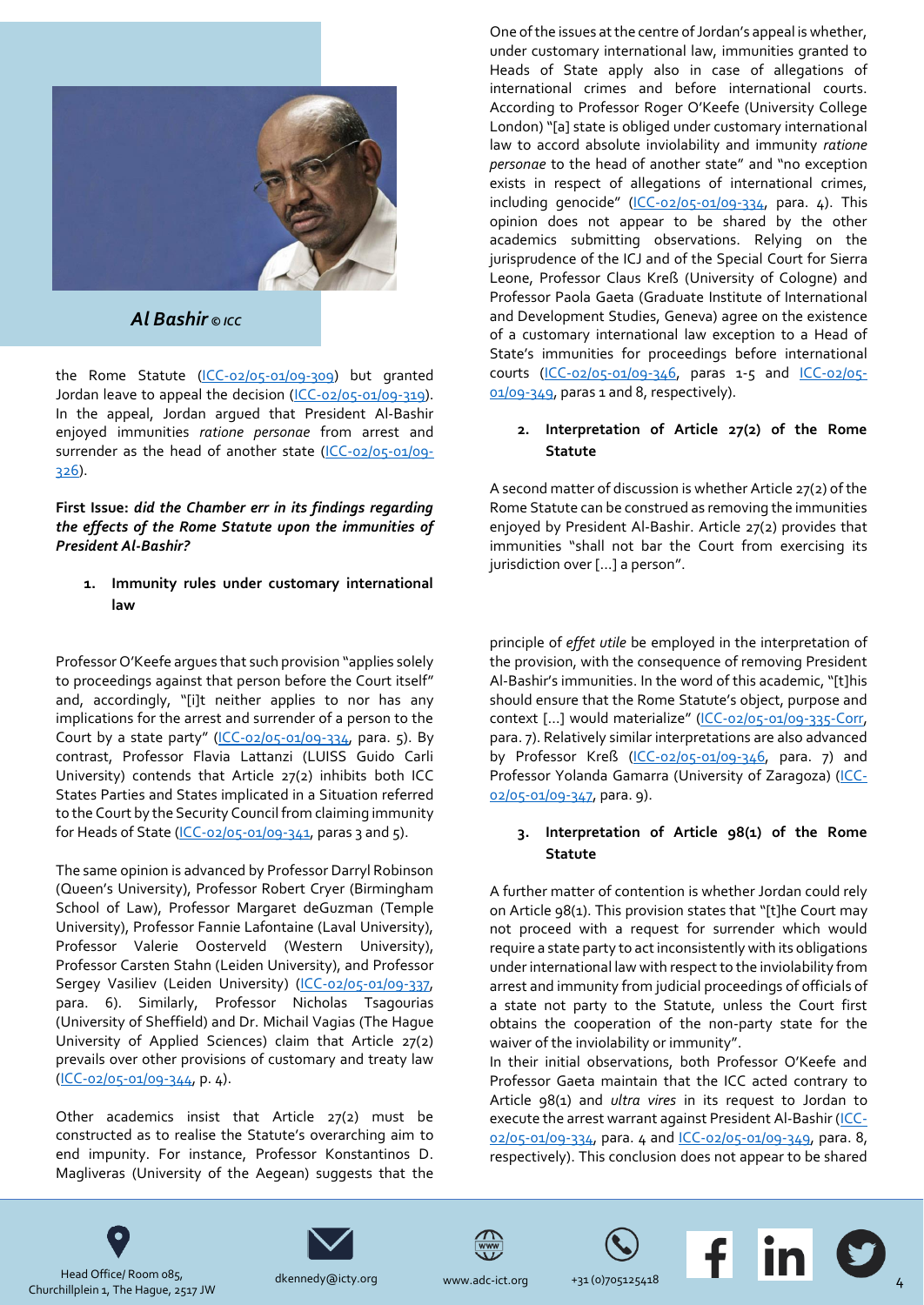by the other academics invited to submit written observations. According to Professor Annalisa Ciampi (Verona University), Professor Lattanzi, and Professor Tsagourias, both Jordan and Sudan are bound by Article 27(2) and neither are entitled to claim immunities pursuant to Article 98(1) [\(ICC-02/05-01/09-343,](https://www.icc-cpi.int/Pages/record.aspx?docNo=ICC-02/05-01/09-343) p. 5[; ICC-02/05-01/09-](https://www.icc-cpi.int/Pages/record.aspx?docNo=ICC-02/05-01/09-341) [341,](https://www.icc-cpi.int/Pages/record.aspx?docNo=ICC-02/05-01/09-341) para. 5; and [ICC-02/05-01/09-344,](https://www.icc-cpi.int/Pages/record.aspx?docNo=ICC-02/05-01/09-344) p. 5, respectively). Professor Kreß, for his part, opines that Article 98(1) does not relieve Jordan of its obligation to arrest and surrender the Sudanese President for two reasons. Firstly, President Al-Bashir's immunities do not apply before international courts; secondly, they were waived as a result of the UN Security Council Resolution 1593(2005) [\(ICC-02/05-01/09-](https://www.icc-cpi.int/Pages/record.aspx?docNo=ICC-02/05-01/09-346)  $346.$  para.  $4$ ).

**Second Issue:** *did the Chamber err in concluding that that Security Council Resolution 1593 (2005) affected Jordan's obligations under customary and conventional international law to accord immunity to President Al-Bashir?*

#### **1. Interpretation of Security Council Resolution 1593 (2005)**

The Appeal Chamber will receive submissions on whether Resolution 1593 (2005), in which the Security Council referred the situation in Darfur to the ICC, implicitly waived President Al-Bashir of his immunities as Head of State, by ordering Sudan to "cooperate fully and provide any necessary assistance to the Court and the Prosecutor". In their initial observations, the Professors of International Law seemed to advance different opinions.

A first interpretation of Resolution 1593 (2005) is presented by Professor Andreas Zimmermann (University of Potsdam). Namely, he contends that the Council resolution "encompasses the obligation of Sudan to arrest and surrender Al-Bashir, despite the fact of him being the sitting head of Sudan itself" ([ICC-02/05-01/09-336,](https://www.icc-cpi.int/Pages/record.aspx?docNo=ICC-02/05-01/09-336) para. 7). In other words, as advanced by Professor Robinson *et al.*, "[w]hile the term 'cooperate fully' is debated, there is not yet an available plausible alternative interpretation other than cooperating in relation to that situation on the same terms and conditions as would be required of a state party" ([ICC-](https://www.icc-cpi.int/Pages/record.aspx?docNo=ICC-02/05-01/09-337)[02/05-01/09-337,](https://www.icc-cpi.int/Pages/record.aspx?docNo=ICC-02/05-01/09-337) para. 6).

According to Professor Tsagourias and Dr. Vagias, Resolution 1593 (2005) "renders Sudan a *quasi* State party for the purposes of the situation in Darfur" ([ICC-02/05-](https://www.icc-cpi.int/Pages/record.aspx?docNo=ICC-02/05-01/09-344) [01/09-344,](https://www.icc-cpi.int/Pages/record.aspx?docNo=ICC-02/05-01/09-344) p. 5). Professor Magliveras, Professor Lattanzi, and Professor Gamarra also support similar readings of the resolution [\(ICC-02/05-01/09-335-Corr,](https://www.icc-cpi.int/Pages/record.aspx?docNo=ICC-02/05-01/09-335-Corr) para. 8; [ICC-02/05-](https://www.icc-cpi.int/Pages/record.aspx?docNo=ICC-02/05-01/09-341) [01/09-341,](https://www.icc-cpi.int/Pages/record.aspx?docNo=ICC-02/05-01/09-341) para. 4; and [ICC-02/05-01/09-347,](https://www.icc-cpi.int/Pages/record.aspx?docNo=ICC-02/05-01/09-347) para. 8, respectively). Finally, Professor Ciampi clarifies that "[t]his conclusion finds support in the text, context, object and purpose of paragraph 2 of Resolution 1593 (2005) as well as in the general principle of interpretation of *effet utile* of international law" ([ICC-02/05-01/09-343,](https://www.icc-cpi.int/Pages/record.aspx?docNo=ICC-02/05-01/09-343) p. 5).

Professor O'Keefe proposes a second interpretation. He states that the Security Council's decision neither abrogates President Al-Bashir's immunities *ratione personae* nor modifies the application of Article  $98(1)$ . Conversely, -O'Keefe continues – it "does no more than oblige Sudan to comply with any request to it by the Court or Prosecutor for cooperation or assistance" ([ICC-02/05-01/09-334,](https://www.icc-cpi.int/Pages/record.aspx?docNo=ICC-02/05-01/09-334) para. 6).

#### **2. Effects of Security Council Resolution 1593 (2005)**

With regard to the effects of Resolution 1593 (2005), Professor Gaeta argues that it does not relieve the ICC from exercising "its power to request judicial cooperation under Art. 98 (1)" ([ICC-02/05-01/09-349,](https://www.icc-cpi.int/Pages/record.aspx?docNo=ICC-02/05-01/09-349) para. 7). Although the ICC could "*invite* states parties to execute the arrest warrant", the Court could not oblige them to implement the request because this "would put the requested state in a situation of conflicting international obligations on immunities vis-à-vis non-party states" [\(ICC-02/05-01/09-349,](https://www.icc-cpi.int/Pages/record.aspx?docNo=ICC-02/05-01/09-349) para. 8).

*"The ICC acted contrary to Article 98(1) and ultra vires in its request to Jordan to execute the arrest warrant against President Al-Bashir"*

In response, Professor Zimmermann avers that, following Resolution 1593 (2005), "Sudan was […] obliged to itself arrest Omar Al-Bashir and surrender him to the Court" and, therefore, "any invocation of his head of State immunity when it comes to his arrest and surrender to the Court by Jordan would amount to an abuse of rights" ([ICC-02/05-](https://www.icc-cpi.int/Pages/record.aspx?docNo=ICC-02/05-01/09-336) [01/09-336,](https://www.icc-cpi.int/Pages/record.aspx?docNo=ICC-02/05-01/09-336) para. 9). Professor Ciampi and Professor Kreß make the same assumption, by arguing that the Council's resolution waived President Al-Bashir's immunities and prevented Sudan from claiming them [\(ICC-02/05-01/09-343,](https://www.icc-cpi.int/Pages/record.aspx?docNo=ICC-02/05-01/09-343) p. 5 and [ICC-02/05-01/09-346,](https://www.icc-cpi.int/Pages/record.aspx?docNo=ICC-02/05-01/09-346) para. 6, respectively).

#### **Conclusion**

The initial observations of Professors of International Law in Jordan's appeal in the *Al-Bashir* case provide an interesting insight into the various theories on immunity rules and their relation with other provisions of international law, including the Rome Statute. Given the novelty and complexity of the issues at stake, such observations – particularly when the fully developed submissions are to be received by 18 June 2018 – will help ensure that different academic perspectives are considered in the development of an area of law which is particularly relevant for international criminal justice.











Head Office/ Room 085, Churchillplein 1, The Hague, 2517 JW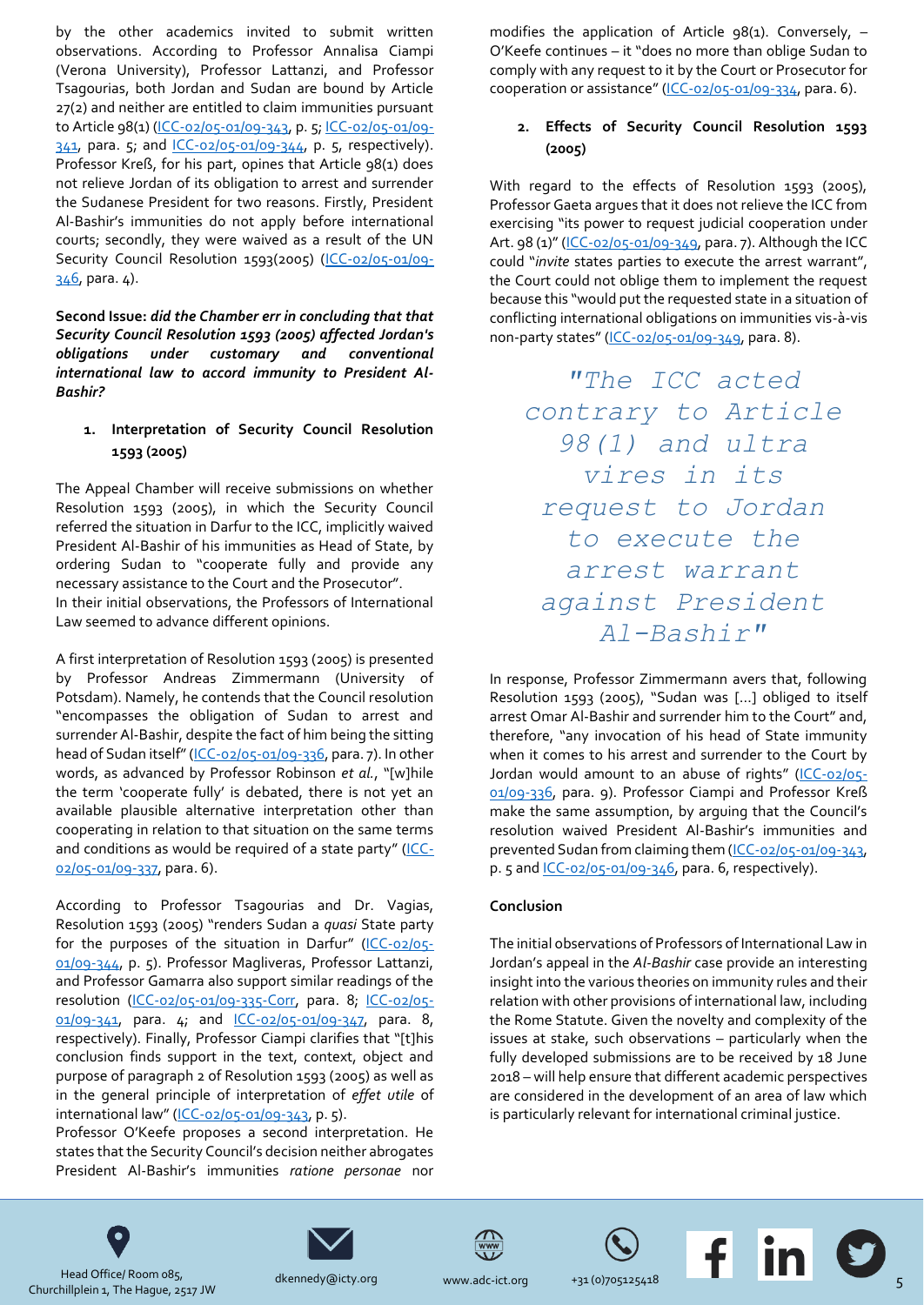

### **Defence Court Report Submissions**

by Chelsea Brain, *Legal Intern on the AO An Defence Team*

& by Zoe Wilson *Legal Intern on the MEAS Muth Defence team*

#### <span id="page-5-0"></span>**Case 002**

#### • NUON Chea

During the months of January up until April, the NUON Chea Defence Team carried out ongoing research and analysis work on Case 002/02 while awaiting receipt of the trial judgement.

#### • KHIEU Samphan

During the reporting period, the KHIEU Samphân Defence team was engaged in the preparation of the future appeal in Case 002/02.

#### **Case 003**

#### • MEAS Muth

The MEAS Muth Defence is preparing its response to the Co-Prosecutors' final submissions in Case 003, reviewing material on the Case File, and drafting submissions to protect MEAS Muth's fair trial rights and interests.

#### **Case 004**

• IM Chaem

In January and February, the Defence reviewed the contents of the case file in Case 004/1 with a view to protecting Ms. IM Chaem's procedural rights. To this end, the Defence has reviewed evidence on the case file in preparing for a potential indictment being issued by the Pre-Trial Chamber. Further, the Defence has reviewed all filings in Case 004/1 in consideration of what documents may be appropriately reclassified as public.

In March and April, the Defence has reviewed evidence on the case file in preparing for a potential indictment being issued by the Pre-Trial Chamber. Further, the Defence has reviewed all filings in Case 004/1 in consideration of what documents may be appropriately reclassified as public, and has filed a confidential request to this effect. The Defence

continues endeavouring to safeguard the client's fair trial rights in the remaining proceedings of the pre-trial stage of Case 004/1.



*Ao An © Documentation Center of Cambodia*

#### • AO An

During the months of January through April, AO An's Defence team continued to review the Case File, conduct research and analysis and undertake all necessary measures to safeguard Mr AO An's fair trial rights while awaiting the Closing Order.

• YIM Tith

During the months of January and February, the YIM Tith Defence Team continued to analyse the contents of Case File 004 in order to prepare YIM Tith's defence and endeavor to protect his fair trial rights.









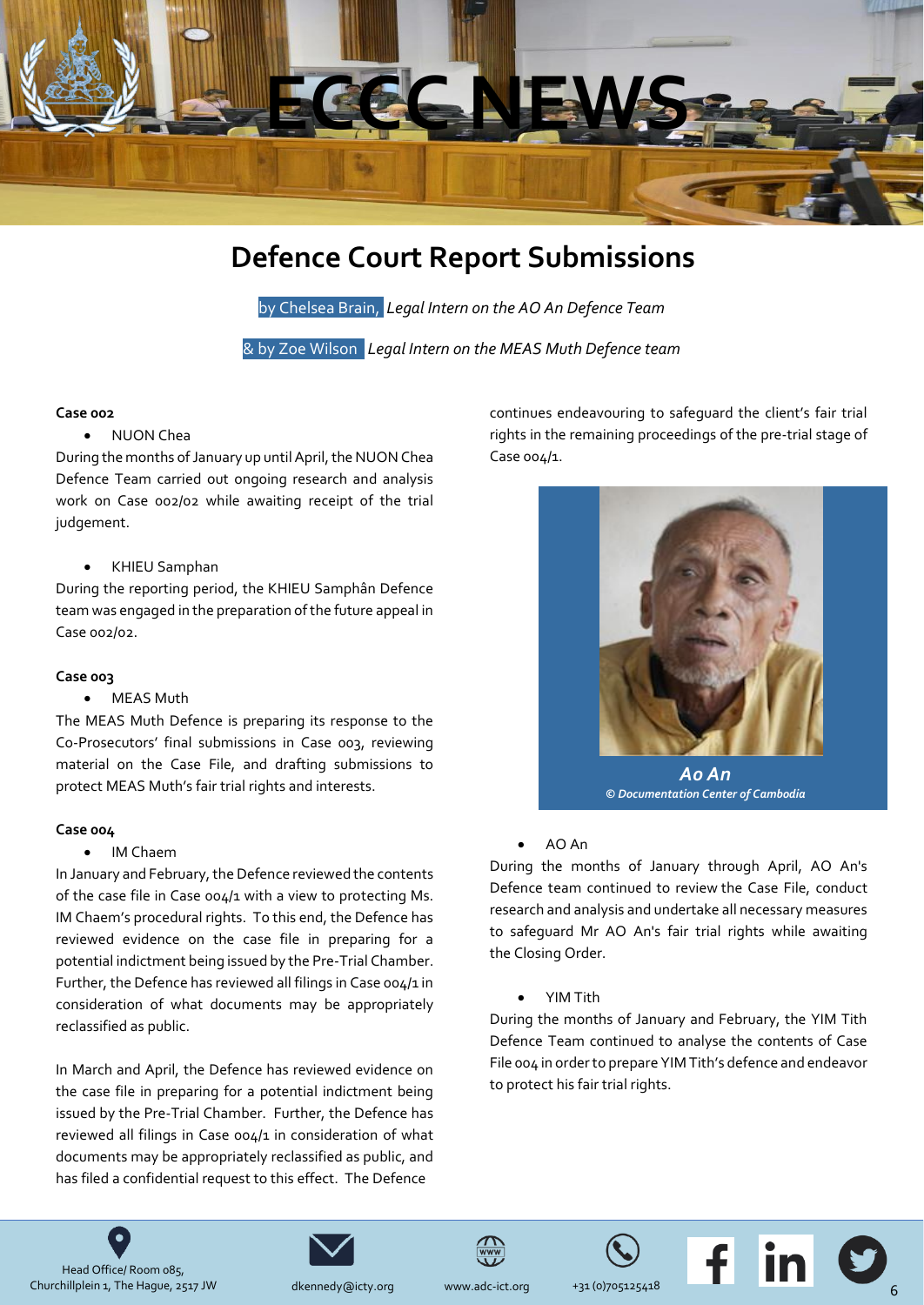## News Round-Up

*Click on the box to read the full article* 

#### <span id="page-6-0"></span>**Georgia accuses Russia of war crimes during 2008 conflict,** *The Guardian*

Georgia has accused Russia of war crimes, human rights violations and a "rampage" across its territory during the military conflict between the countries almost 10 years ago. In closing evidence before the European court of human rights in Strasbourg on Wednesday, the Georgian [government said Moscow was guilty of](https://www.theguardian.com/world/2018/may/23/georgia-accuses-russia-war-crimes-2008-conflict)  multiple violations during the fighting in August 2008.

**South Africa revives threat to leave ICC, using the law's back door,** *Daily Maverick* South Africa's determined ongoing efforts to cut its ties with the International Criminal Court of Justice (ICC) in the Hague [resurfaced at the tail end of a meeting of the](https://www.dailymaverick.co.za/article/2018-06-12-sa-revives-threat-to-leave-icc-using-the-laws-back-door/#.WyI0DkiFPIV)  Committee of Justice and Correctional Services in Parliament.

#### **Mexican groups seek ICC probe of drug war crimes by military,** *ABC News*

Human rights organizations called on International [Criminal Court prosecutors Monday to investigate](https://abcnews.go.com/International/wireStory/mexican-groups-seek-international-probe-drug-war-crimes-55809997)  atrocities allegedly committed by the Mexican military in a crackdown on drug crime in the Chihuahua region.

The rights groups presented a dossier to prosecutors documenting alleged slayings, torture, rapes and forced disappearances involving 121 victims during 2008-2010, saying they amounted to crimes against humanity.

#### **Amnesty: US-led Coalition Committed 'Potential War Crimes' in Syria,** *The Globe Post*

The U.S.-led military campaign to oust the Islamic [State \(IS\) group from the Syrian city of Raqa in 2017](https://www.theglobepost.com/2018/06/05/amnesty-syria-war-crimes/)  killed hundreds of civilians in indiscriminate bombing, committing possible war crimes, Amnesty International said on Tuesday.

#### **Security Council Advised on Handling International Criminal Justice,** *IISD*

[17 May 2018: Theodor Meron, President of the International Residual Mechanism for Criminal Tribunals, called](http://sdg.iisd.org/news/security-council-advised-on-handling-international-criminal-justice/)  on the UN Security Council to serve the interests of the UN membership as a whole instead of prioritizing its members' own interests.

During an open debate presided over by the president of Poland, Meron and other panelists discussed issues in upholding international law, the evolution of international criminal justice, and cooperation between international organs to resolve disputes.









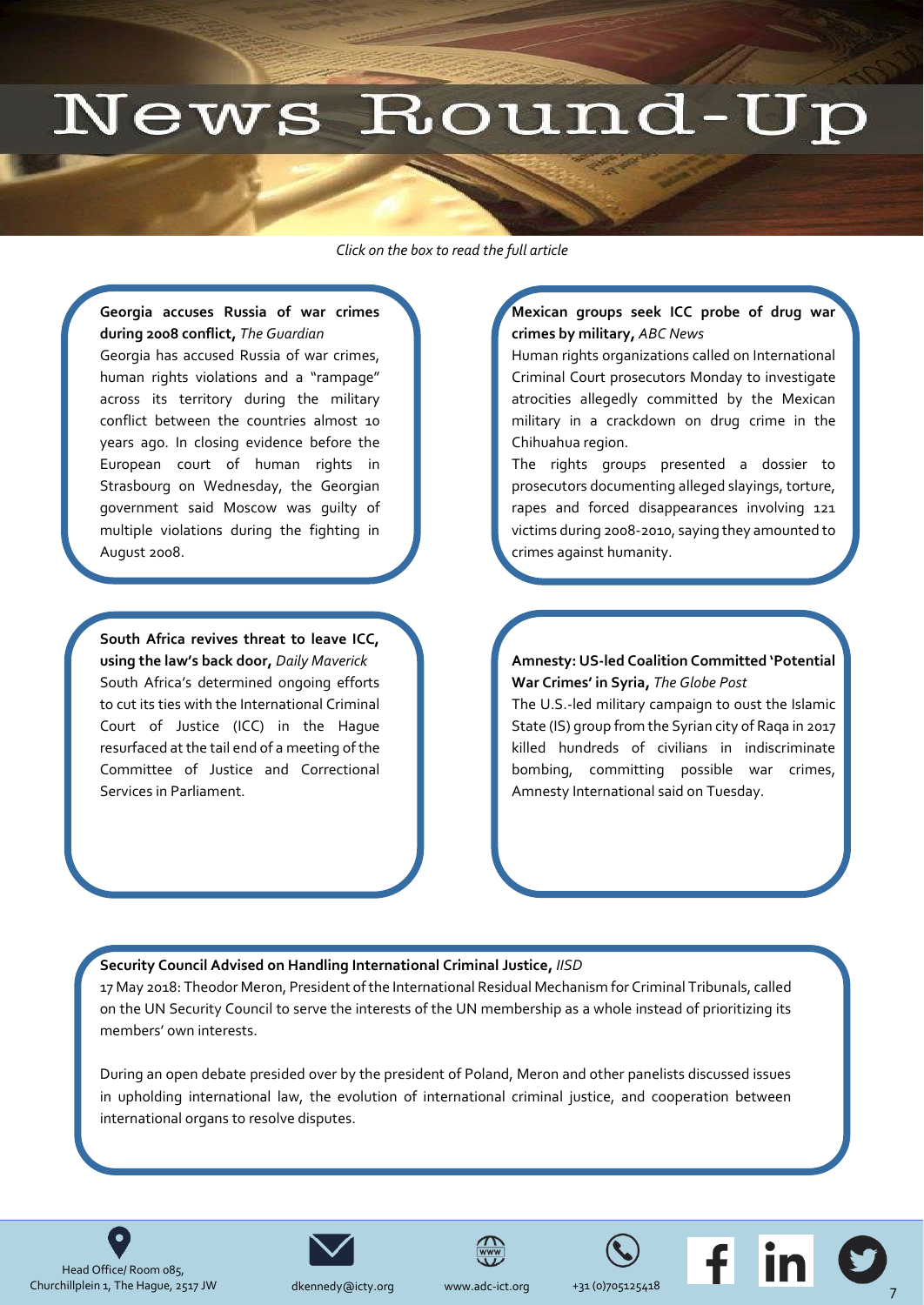#### **North Korea Still Committing Crimes Against Humanity,** *Law Gazette*

Euphoria over rapprochement between North Korea and the US should not be allowed to deflect revulsion at the Pyongyang regime's record on human rights, the world's largest body of legal professionals warns today.

The International Bar Association said that [there is no reason to think that abuses have](https://www.lawgazette.co.uk/news/north-korea-still-committing-crimes-against-humanity/5066445.article)  abated since it reported last year on crimes against humanity in North Korean prisons.

#### **Palestinians ask ICC to consider Israeli [war crimes and crimes against humanity,](https://www.independent.co.uk/news/world/middle-east/gaza-protests-icc-israel-palestine-petition-war-crimes-against-humanity-deaths-a8363706.html)**  *The Independent*

A Palestinian delegation has asked the International Criminal Court (ICC) to launch an investigation into what it says is "insurmountable" evidence of Israeli war crimes and crimes against humanity committed on Palestinian territory.

The Palestinian Authority's foreign minister Riyad al-Maliki asked international prosecutors in The Hague on Tuesday for a referral on the back of an initial preliminary investigation launched in 2015.

**ABA's ICC Project/Ipsos Poll Shows Greater American Acceptance of the ICC [and Support for ICC Investigation in](https://www.international-criminal-justice-today.org/news/abas-icc-projectipsos-poll-shows-continued-american-acceptance-of-the-icc-and-demonstrates-support-for-icc-investigation-in-afghanistan/)  Afghanistan,** *International Criminal Justice Today*

Washington, D.C., June 12, 2018 - The results of the latest ABA's ICC Project/Ipsos polling report make clear that more and more American know about and support the ICC. In almost all categories of questions, Americans showed equal or more awareness of the ICC and support for the Court's work in comparison to past polls. Specifically, there was a five percent uptick in the awareness of all Americans of the ICC (from 40% to 45% since the July 2017 poll).

#### **[ICC vs Myanmar: A unique opportunity](https://www.aljazeera.com/indepth/opinion/icc-myanmar-unique-opportunity-ensuring-accountability-180606094047441.html)  for ensuring accountability,** *Al Jazeera* Over half a million Rohingya have been forced from their homes in Myanmar since 2016, with most crossing the border into Bangladesh. At a time when the number of refugees and internally displaced are the highest in decades globally, addressing root causes and ensuring accountability are important. Representatives of the UN

Security Council recently concluded a factfinding visit to Myanmar and Bangladesh.

#### **Congolese ex-Vice President Bemba [acquitted of war crimes on appeal,](https://www.reuters.com/article/us-warcrimes-congo-bemba/congolese-ex-vice-president-bemba-acquitted-of-war-crimes-on-appeal-idUSKCN1J42GN)**  *Reuters*

The International Criminal Court on Friday overturned the war crimes conviction of former Democratic Republic of Congo Vice President Jean-Pierre Bemba, a huge blow to prosecutors that could also dramatically shake up politics in his home country. Bemba was one of only four people convicted by the permanent war crimes court in its 16 years of operation, and the highest ranking among them.

#### **[HRW calls on Colombia Constitutional](http://www.jurist.org/paperchase/2018/06/hrw-calls-on-colombia-constitutional-court-to-fix-farc-peace-deal.php)  Court to fix FARC peace deal,** *Jurist*

Human Rights Watch (HRW) [advocacy website] submitted an amicus brief [text] to the Colombian Constitutional Court [official website, in Spanish] on Tuesday [press release] calling for changes to the Special Jurisdiction of Peace bill—a peace accord with the Revolutionary Armed Forces of Colombia (FARC).

The Court is reviewing the bill, which was passed on November 30, 2017. HRW has identified three shortcomings in the bill.











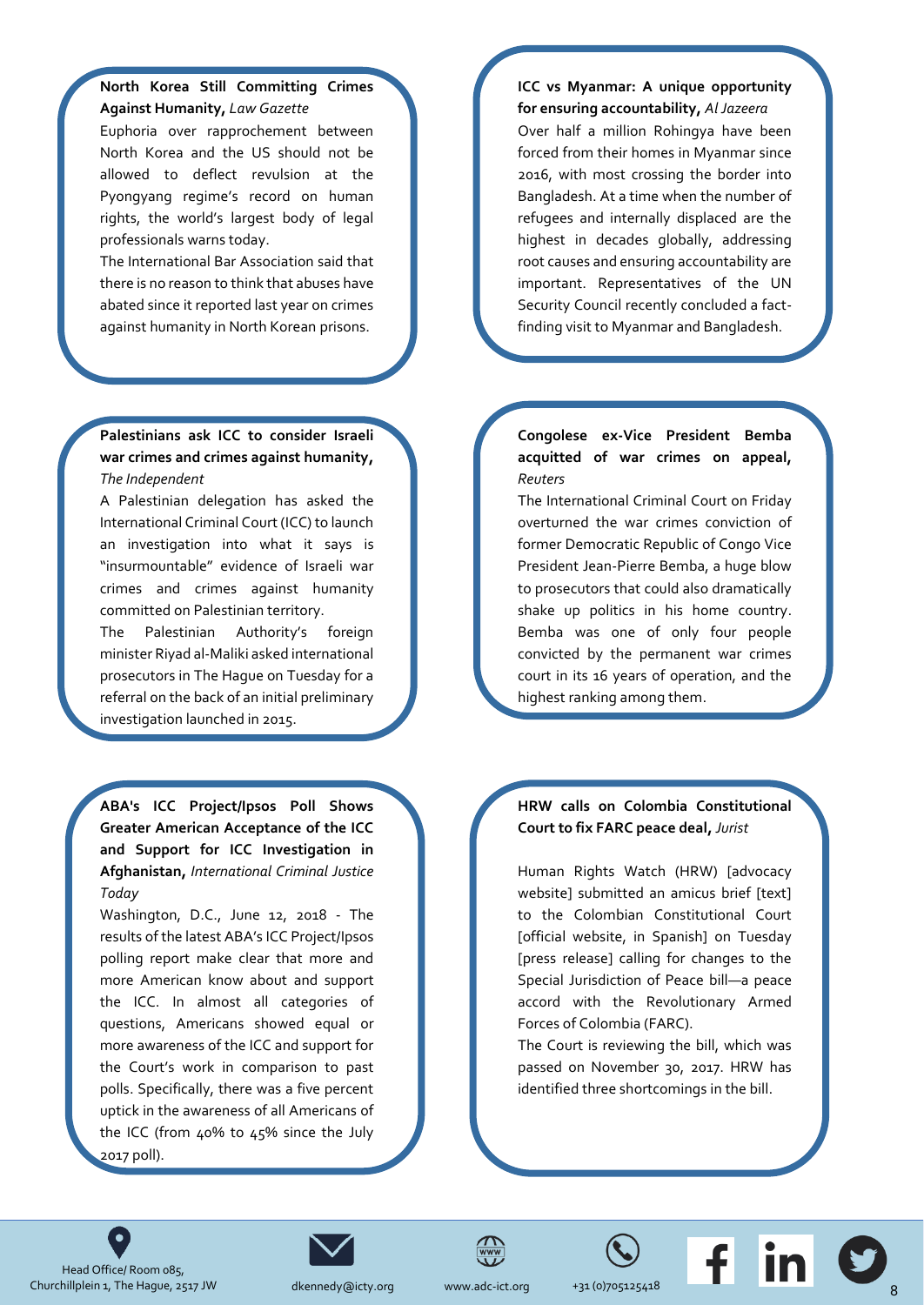# **RTICLES AND BLC**

#### BLOG UPDATES AND ONLINE LECTURES

#### <span id="page-8-0"></span>**Blog Updates**

**"Deportation of the Rohingya people as a crime against humanity and the territorial jurisdiction of the ICC"**, by Alessandra M. de Tommaso. Blog available [here.](https://aninternationallawblog.wordpress.com/2018/05/28/deportation-of-the-rohingya-people-as-a-crime-against-humanity-and-the-territorial-jurisdiction-of-the-icc/)

**"Fiddling While Rome Burns? The Appeals Chamber's Curious Decision in Prosecutor v. Jean-Pierre Bemba Gombo"** by Leila N. Sadat. Blog available [here.](https://www.ejiltalk.org/fiddling-while-rome-burns-the-appeals-chambers-curious-decision-in-prosecutor-v-jean-pierre-bemba-gombo/)

**"The safeguard of journalist source protection in times of war"**, by Simon Levett. Blog availabl[e here.](https://rightsblog.net/2018/06/06/the-safeguard-of-journalist-source-protection-in-times-of-war/)

#### **Online Lectures and Videos**

**"The Chemical Weapons Convention, the Organization for the Prohibition of Chemical Weapons and Non-State Actors"**, by Olufemi Elias. Lecture availabl[e here.](http://legal.un.org/avl/ls/Elias_ACD.html)

**"Lund Critical Debate: "Can Law Prevent War?"**, by Mario Einaudi Center for International Studies. Lecture available [here.](http://www.cornell.edu/video/debate-can-law-prevent-war)

**"Where Do We Go From Here? The International Criminal Court 20 Years After Rome"**, by Geneva Academy of International Humanitarian Law and Human Rights. Lecture availabl[e here.](https://www.youtube.com/watch?v=1iz_a3U9l_U&feature=youtu.be)

#### PUBLICATIONS AND ARTICLES

#### **Books**

Diane Orentlicher (2018), **Some Kind of Justice, The Impact of the ICTY in Bosnia and Serbia**, Oxford University Press

Orna Ben-Naftali, Michael Sfard, Hedi Viterbo (2018), **The ABC of the OPT**, **A Legal Lexicon of the Israeli Control over the Occupied Palestinian Territory**, Cambridge University Press

Lachezar D. Yanev (2018), **Theories of Co-perpetration in International Criminal Law**, Brill/Nijhof

Jonathan Hafetz (2018), **Punishing Atrocities Through a Fair Trial**, Cambridge University Press

#### **Articles**

Beth Van Schaak (2018), "**The Iraq Investigative Team and Prospects for Justice for the Yazidi Genocide",** *Journal of International Criminal Justice*, Volume 16, Issue 1, Pages 113–139

William St-Michel, Chloé Grandon, and Marlene Y. Haage (2018), "**Strengthening the Role of Defence at the International Criminal Court: Reflections on How Defence is and Can Be Supported for Greater Effectiveness and Efficiencies",** *International Criminal Law Review,* Volume 18, Issue 3, pages 517 – 539

Olivera Simić (2018), " **"'I Would Do the Same Again', In Conversation With Biljana Plavšić",** *International Criminal Justice Review*

#### CALLS FOR PAPERS

**The University of Georgia School of Law** has issued a call for papers on the topic "International Lawyers and Human Dignity".

Deadline: 30 June 2018, for more information click [here.](http://www.law.uga.edu/calling-all-papers/node/797)

**The University of Graz** has launched a call for papers on the topic "Transformation of Citizenship". Deadline: 1st July 2018, for more information click [here.](http://esil-sedi.eu/?p=12461)

**The St Antony's International Review & the University of Oxford** have issued a call for papers on the topic "Individuals in Conflict: Agency, Rights and the Changing Character of War". Deadline: 1st August 2018, for more information click [here.](https://static1.squarespace.com/static/57e8de7fe6f2e191cbf1f994/t/5af1b372758d4629eef95cda/1525789561714/STAIR_14.2_Call+for+Abstracts+%281%29.pdf)